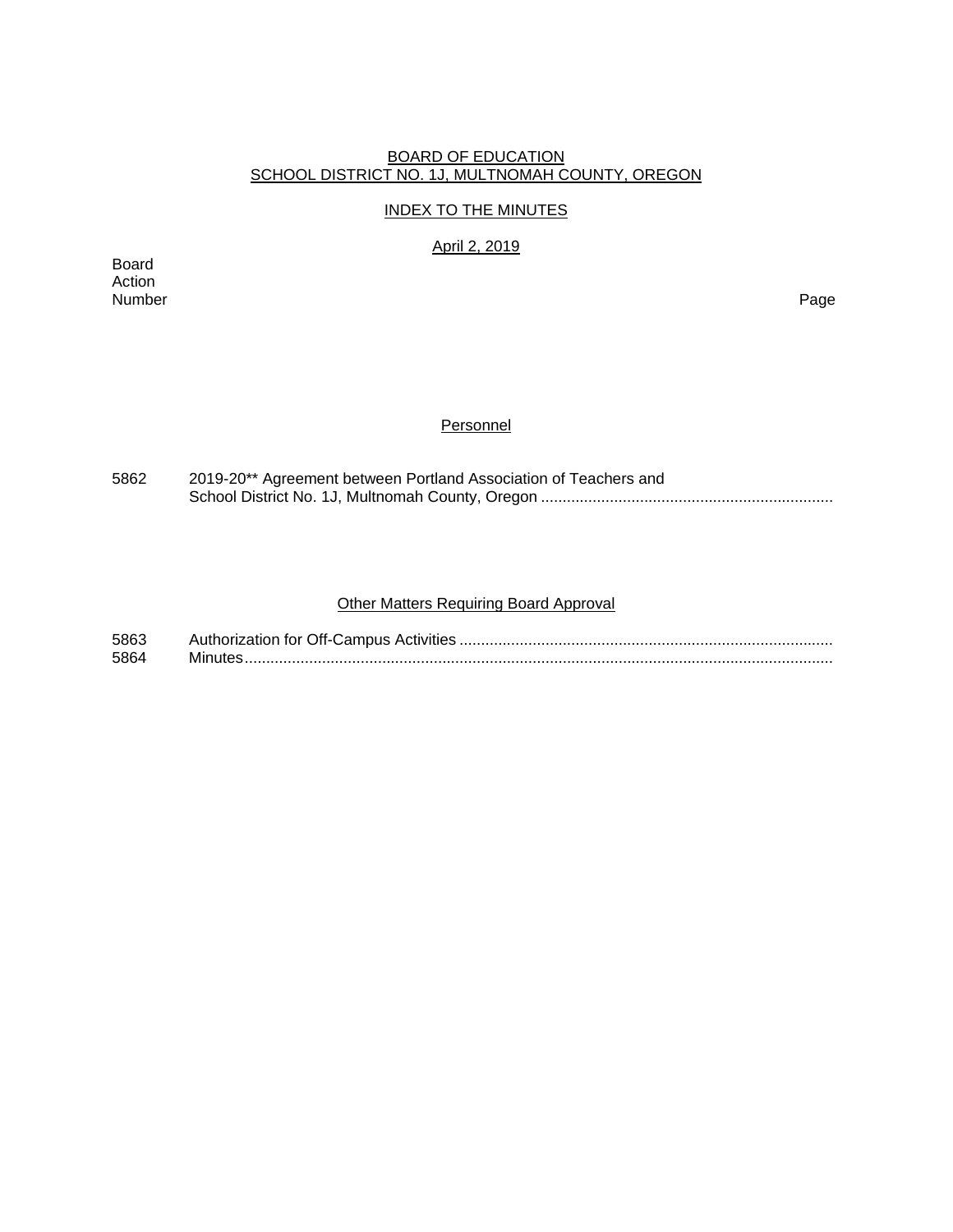## **Personnel**

## Resolution Number 5862

Director Kohnstamm moved and Director Esparza Brown seconded the motion to adopt Resolution 5862. The motion was put to a voice vote and passed by a vote of 6-1 (6-yes, 1-no [Brim-Edwards]), with Student Representative Paesler absent.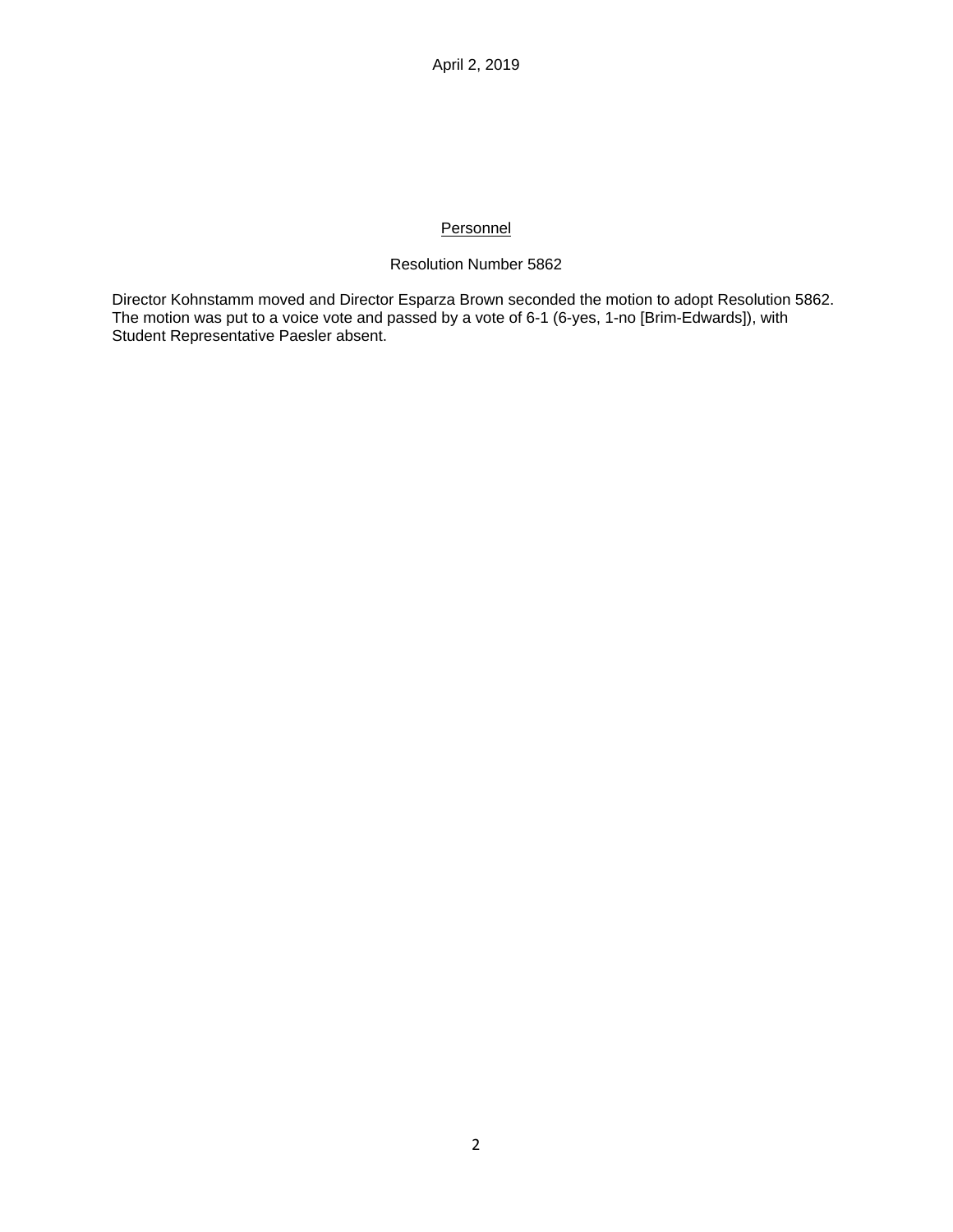## April 2, 2019

### **RESOLUTION No. 5862**

2019–20\*\* Agreement between Portland Association of Teachers and School District No. 1J, Multnomah County, Oregon

## **RESOLUTION**

The Superintendent is authorized and directed to execute the 2019–20\*\* Agreement between the Portland Association of Teachers, representing licensed personnel, and School District No. 1J, Multnomah County, Oregon, on the terms presented to the Board and filed in the record of this meeting.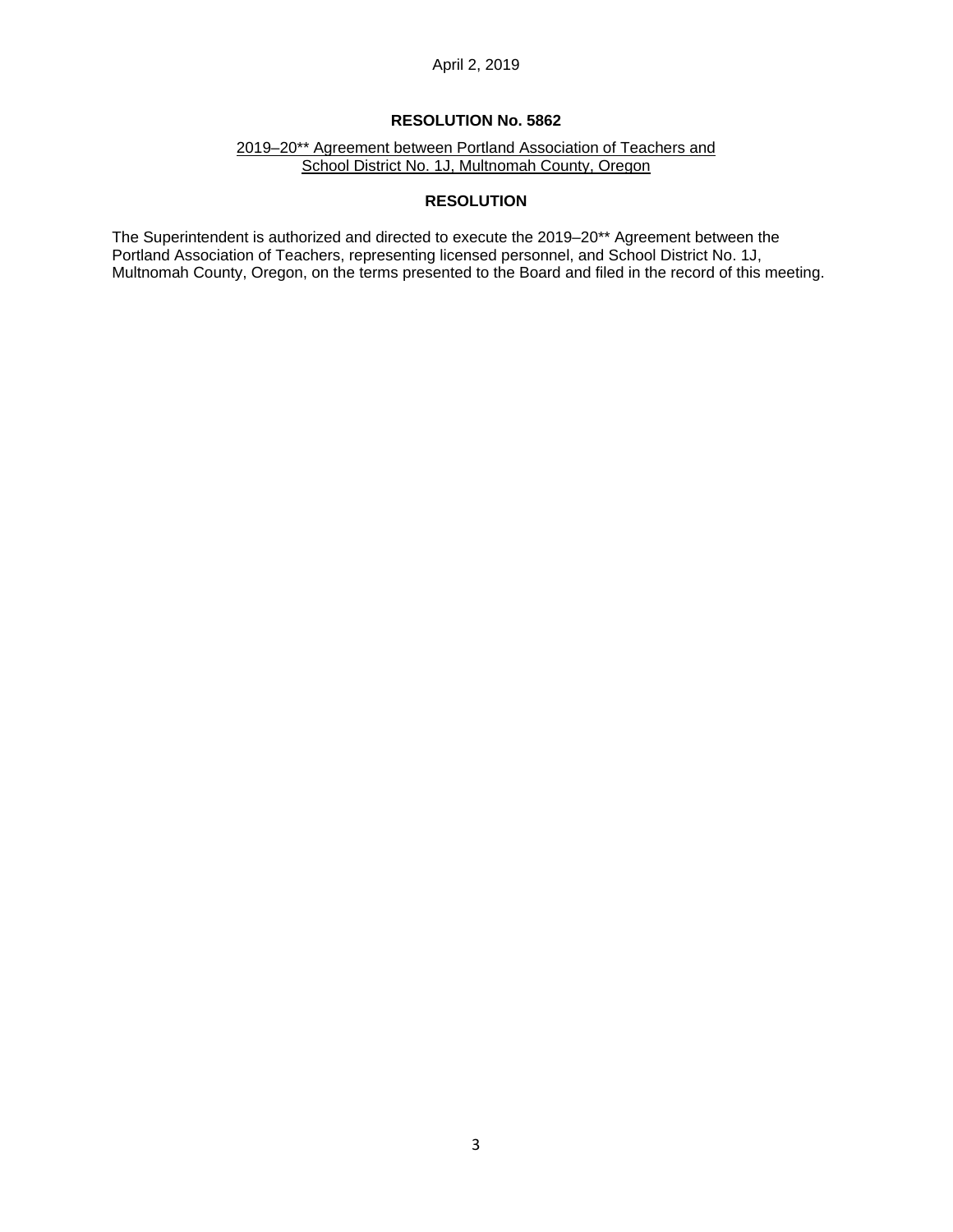April 2, 2019

## Other Matters Requiring Board Approval

### Resolution Numbers 5863 and 5864

Director Kohnstamm moved and Director Bailey seconded the motion to adopt the above referenced numbers. The motion was put to a voice vote and passed unanimously (7-yes, 0-no), with Student Representative Paesler absent.